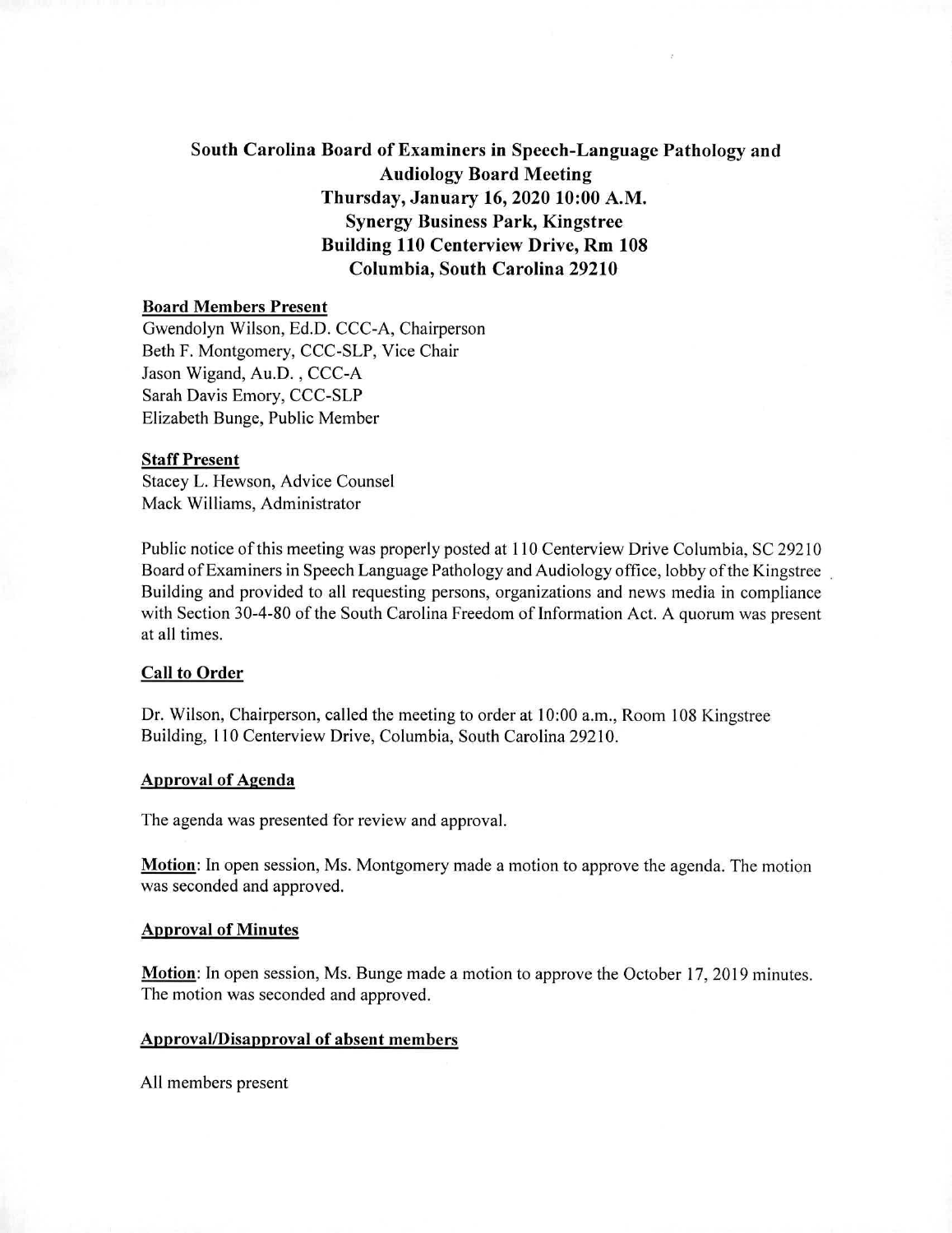## **Administrative Reports**

**OLE Report-** Mr. Hinson, Office of Investigations and Enforcement, presented the OIE Report. The Board accepted the OIE report as information.

**IRC Report-** Mr. Hinson, Office of Investigations and Enforcement, Presented the IRC Report. Case 2019-55 is recommended for formal complaint.

**Motion-** In open session, Ms. Montgomery made a motion to accept the IRC recommendations for case 2019-55. The motion was seconded and approved.

**Office of Disciplinary Counsel (ODC) Report:** Ms. Baldwin, Office of Disciplinary Council, presented the ODC report; there are forty four (44) open cases, one (1) pending a Consent Agreement. The Board accepted the ODC report as information.

**Financial Report:** Mr. Williams reviewed the finance report. The Board accepted the finance report as information.

**Ethics Commission:** Mr. Williams reminded the Board to file with the Ethics Commission prior to the deadline of March 30, 2020.

### **Disciplinary Hearings**

### **Consent Agreement**

**Case 2018-2:** The Respondent did not make a personal appearance before the board and was not represented by legal counsel. Ms. Baldwin, Office of Disciplinary council, presented the Consent Agreement for case number 2018-2 to the Board.

**Motion:** In open session, Mr. Wigand made a motion to accept the Consent Agreement for case 2018-2. The motion was seconded and approved.

### **Continuing Education Request for Approval** or Disapproval

### **Managing Chronic Lymphedema**

**Motion:** In open session, Ms. Montgomery made a motion to approve the continue education request titled "Managing Chronic Lymphedema" for two (2) hours CEUs. The motion was seconded and approved.